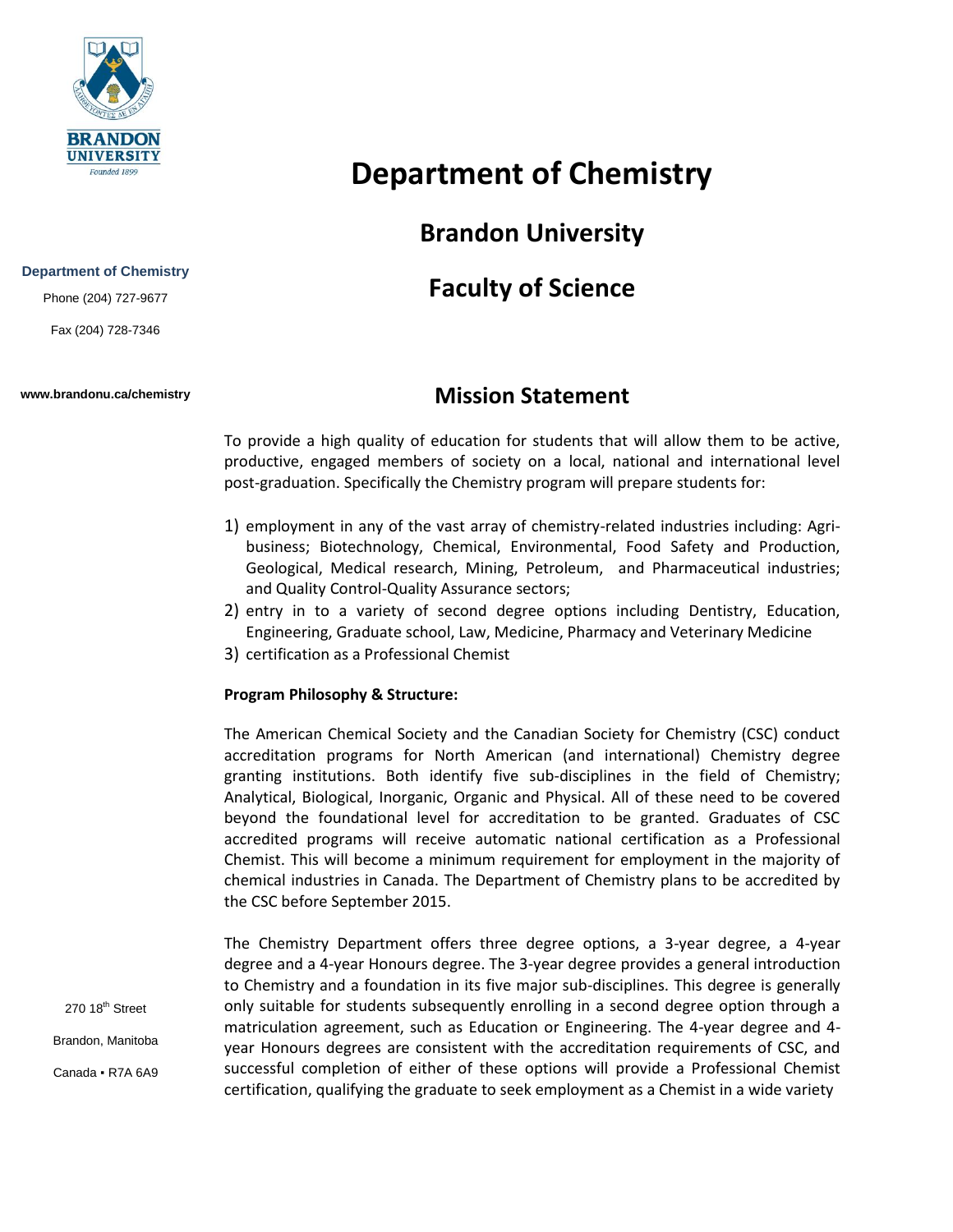of industrial fields. These options provide a depth of study and laboratory experience not possible in the 3-year degree and equip the student for a successful career as a Chemist.

The philosophy of the Chemistry department guides its programming and is stated as:

*Provision of high quality undergraduate (and graduate) programming with a focus on individualized, accessible instruction from qualified, motivated, personable, dedicated Faculty. High quality programming provides both depth and breadth in courses, with a high percentage of laboratory contact hours that provide access to current accepted standards in chemical instrumentation. This requires students have access to expertise in the 5 core areas of Chemistry: Analytical; Biological; Inorganic; Organic; and Physical; and dedicated hands-on instruction and experience in the use of current accepted standards of instrumentation. Accreditation by the Canadian Society for Chemistry provides an external indication of attaining this baseline quality of programming.*

Chemistry is a hierarchical and experiential discipline. During first year programming students receive introductory level instruction that familiarizes them with the language of chemistry (nomenclature), structure of the atom, ways in which atoms can combine, and the laws governing atomic interactions which form the foundations for all biological, chemical, environmental and geological processes. During second and third year students receive foundational courses in each of the 5 sub-disciplines of Chemistry. These courses build on the first year introduction and apply those concepts to each of the sub-disciplines, forming a foundation for more in depth study of each of the sub-disciplines which begins in the third year and continues through the fourth year. All students are required to take at least two foundational courses in each of the Chemistry sub-disciplines. Those choosing a 4-year option are able to receive additional specialization in two or more of the sub-disciplines through selection of elective courses that provide advanced, more specialized instruction. At the third-year and fourth-year levels students will receive instruction and experience in the various forms of written and oral scientific communications that are core requirements for successful post-graduation employment and career advancement. Consistent with CSC requirements the 4-year degree options require at least 1000 hours of dedicated Chemistry instruction, comprising at least 400 hours each of classroom and laboratory instruction.

#### **3-year B.Sc**. **Program Outcomes:**

Students graduating with a 3-Year B.Sc. in Chemistry from Brandon University will possess:

1. Foundational knowledge in the five core areas of Chemistry

2. An ability to relate core concepts from the five sub-disciplines of Chemistry to processes that comprise everyday life as well as the various chemical industries

3. Competency in quantitative laboratory-based work

4. An understanding of 'scientific method' and an ability to discuss its importance in relation to careers in the chemical industries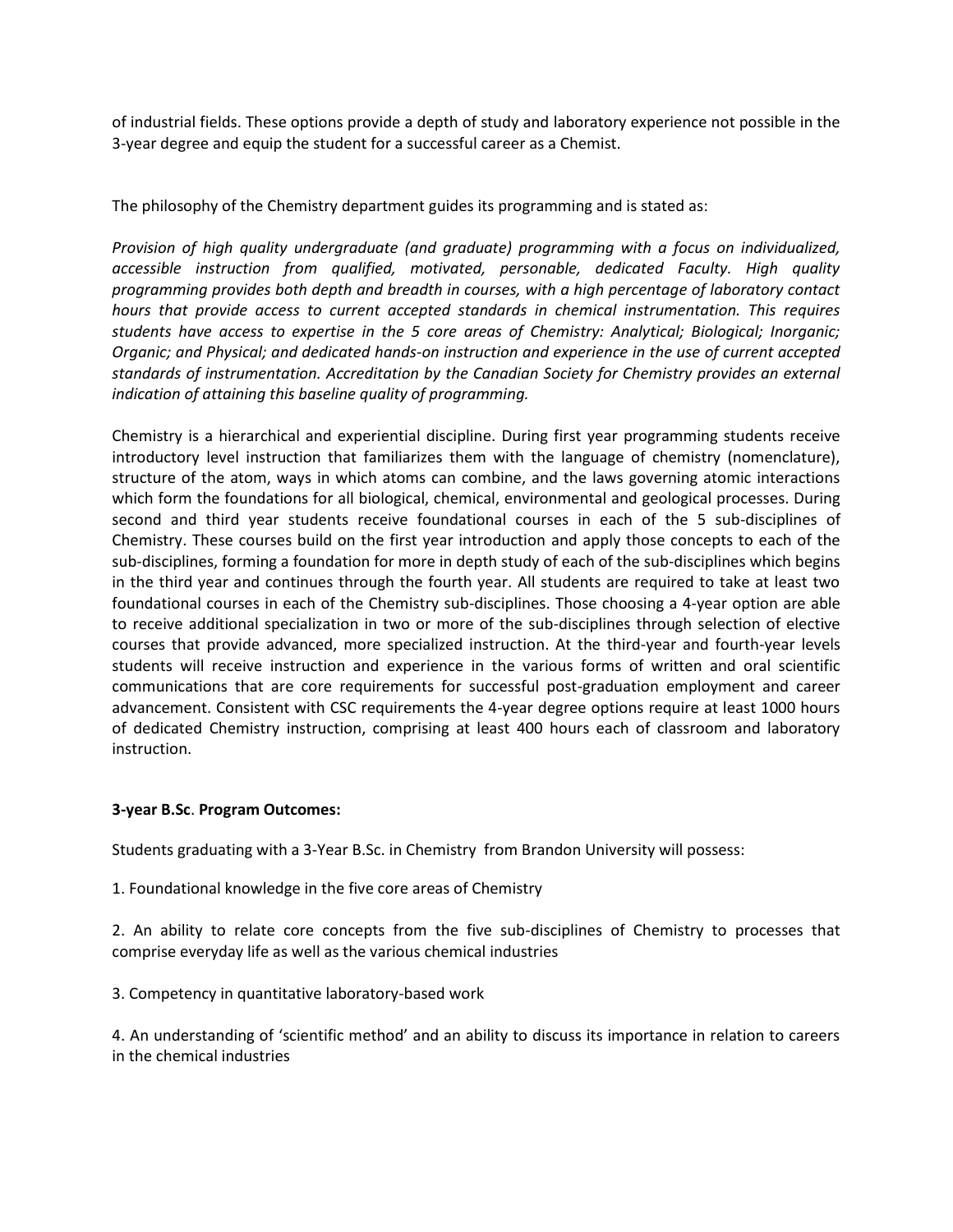#### **Career/Graduate School Opportunities:**

Entry into second degree options including\*: Dentistry, Education, Engineering, Medicine, Pharmacy and Veterinary Medicine

\*Students are cautioned that some of these second degree options are in the process of switching to requiring a 4-year degree as a minimum entry standard.

| <b>First year</b>                              |    |                                       |    |  |  |
|------------------------------------------------|----|---------------------------------------|----|--|--|
| <b>FALL SEMESTER</b>                           |    | <b>WINTER SEMESTER</b>                |    |  |  |
| <b>COURSE TITLE</b>                            | CR | <b>COURSE TITLE</b>                   | СR |  |  |
| 18:160 General Chemistry I (slot 1 or slot 11) |    | 18:170 General Chemistry II (slot 11) |    |  |  |
| 62:181 Calculus I                              |    | 62:191 Calculus II                    |    |  |  |
| 15:162 Cells, Genetics, and Evolution          |    | Open Elective                         |    |  |  |
| Minor Elective*                                |    | Minor Elective*                       |    |  |  |
| Humanities/Social Science Elective             |    | Humanities/Social Science Elective    |    |  |  |
| <b>Total Credits</b>                           |    | <b>Total Credits</b>                  | 15 |  |  |

#### **Program Schedule (3-Year B.Sc. in Chemistry)**

| <b>Second year</b>                                                               |           |                                                                                |           |  |  |
|----------------------------------------------------------------------------------|-----------|--------------------------------------------------------------------------------|-----------|--|--|
| <b>FALL SEMESTER</b>                                                             |           | <b>WINTER SEMESTER</b>                                                         |           |  |  |
| <b>COURSE TITLE</b>                                                              | <b>CR</b> | <b>COURSE TITLE</b>                                                            | <b>CR</b> |  |  |
| 18:261 Organic Chemistry I (slot 10)                                             |           | 18:271 Organic Chemistry II (slot 10)                                          |           |  |  |
| 18:262 Introductory Analytical Chemistry (slot<br> 5)                            | B         | 18:281 Applied Spectroscopy (slot 12)                                          |           |  |  |
| 18:260 Physical Chemistry I (slot 4) or 18:274<br>Inorganic Chemistry I (slot 1) | β         | 18:270 Physical Chemistry II (slot 4) or<br>300/400 Level Chemistry Elective** |           |  |  |
| <b>Minor Elective</b>                                                            |           | <b>Minor Elective</b>                                                          |           |  |  |
| Open Elective                                                                    |           | Open Elective                                                                  |           |  |  |
| <b>Total Credits</b>                                                             | 15        | <b>Total Credits</b>                                                           | 15        |  |  |

| Third year                                     |           |                                          |           |  |  |
|------------------------------------------------|-----------|------------------------------------------|-----------|--|--|
| <b>FALL SEMESTER</b>                           |           | <b>WINTER SEMESTER</b>                   |           |  |  |
| <b>COURSE TITLE</b>                            | <b>CR</b> | <b>COURSE TITLE</b>                      | <b>CR</b> |  |  |
| 18:363 Biochemistry I (slot 10)                |           | 300/400 Level Chemistry Elective**       |           |  |  |
| 18:260 Physical Chemistry I (slot 4) or 18:274 | lЗ        | 18:270 Physical Chemistry II (slot 4) or |           |  |  |
| Inorganic Chemistry I (slot 1)                 |           | 300/400 Level Chemistry Elective*        |           |  |  |
| <b>Minor Elective</b>                          |           | <b>Minor Elective</b>                    |           |  |  |
| Humanities/Social Science Elective             |           | Humanities/Social Science Elective       |           |  |  |
| Open Elective                                  |           | Open Elective                            |           |  |  |
| <b>Total Credits</b>                           |           | <b>Total Credits</b>                     | 15        |  |  |

Footnote: \*For a Math minor, these could be replaced with an open elective

\*\* Both 18:364 Inorganic Chemistry II (slot 3) and 18:373 Biochemistry II (slot 5) will be offered every year which fulfill these 300/400 Level Chemistry Elective requirements, although are not mandatory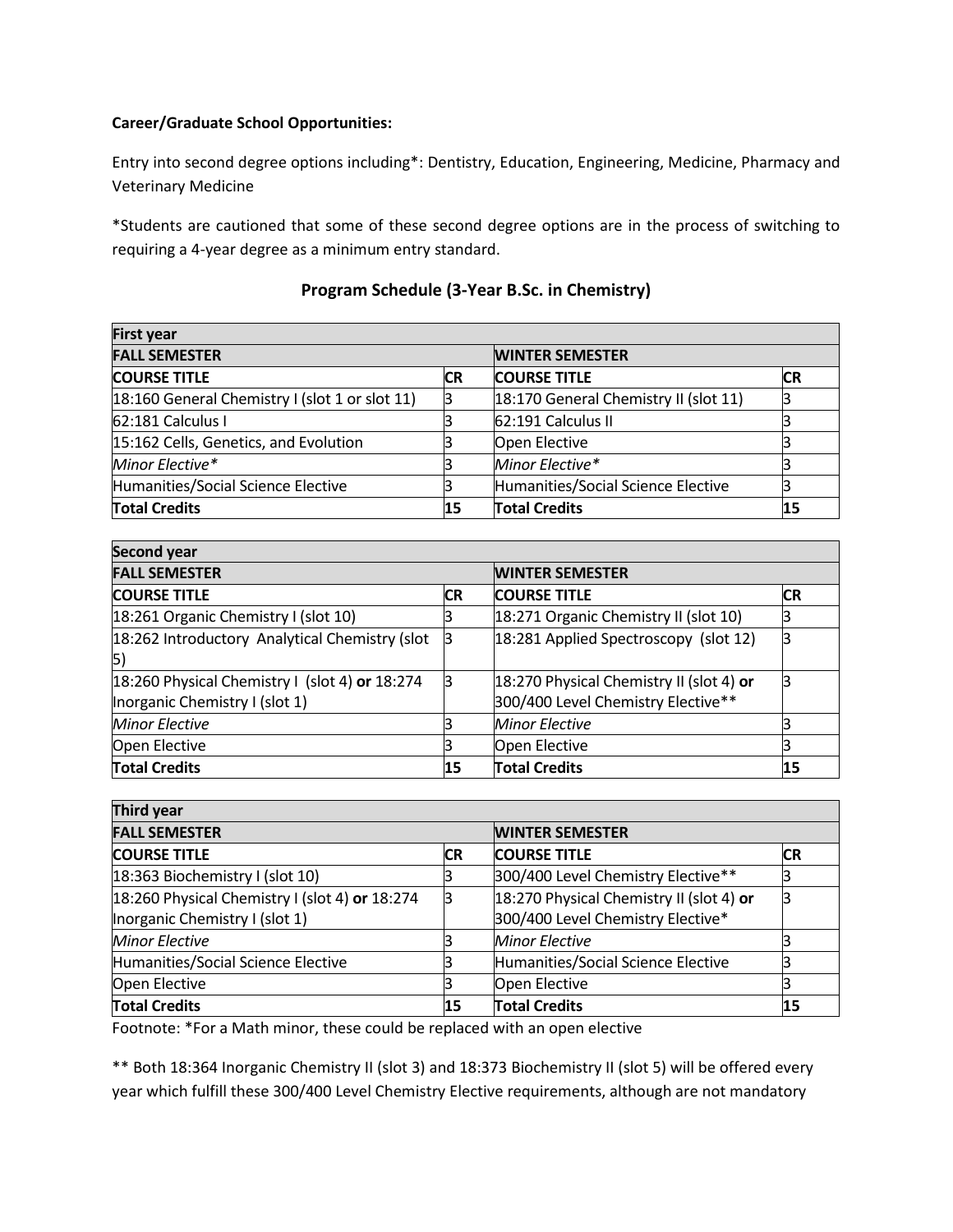#### **4-year B.Sc**. **Program Outcomes:**

Students graduating with a 4-Year B.Sc. in Chemistry from Brandon University will possess:

1. Foundational knowledge in the five core areas of Chemistry

2. Advanced knowledge in at least two sub-disciplines of Chemistry

3. An ability to explain scientific theories to peers from outside the Chemistry field

4. An ability to read, evaluate, critique and apply the scientific literature

5. An ability to apply theory from at least two sub-disciplines to real-world laboratory and chemical industry-related problems

6. An ability to apply scientific method to real world everyday life and industry-related issues

7. The skills to objectively assess and critique news articles related to the chemical sciences

8. The skills and knowledge to discuss ethical considerations related to the use of chemicals by humans and its impact on the planet as a whole

9. The skill set to discuss the application of chemical technologies to societal activities and problems related to consumerism, environment, health and disease, law and warfare.

10. An ability to apply quantitative methods to the analysis of experimental data and to interpret scientific data and make valid scientific conclusions on this basis

11. A high degree of scientific literacy evidenced by an ability to communicate to peers and the general public hypotheses, methods, results and data interpretation orally and in the form of a written communication.

12. Knowledge and experience of the presentation of chemical information in the 4 standard scientific formats (oral, poster, research report, literature review)

#### **Career/Graduate School Opportunities:**

Certification as a Professional Chemist

Entry into second degree options including: Law, Dentistry, Education, Engineering, Medicine, Pharmacy and Veterinary Medicine

Employment in the vast array of chemistry related industries including but not limited to: Agribusiness, Analytical, Biotechnology, Environmental, Geological, Mining, Petroleum, Pharmaceuticals, and Research laboratories.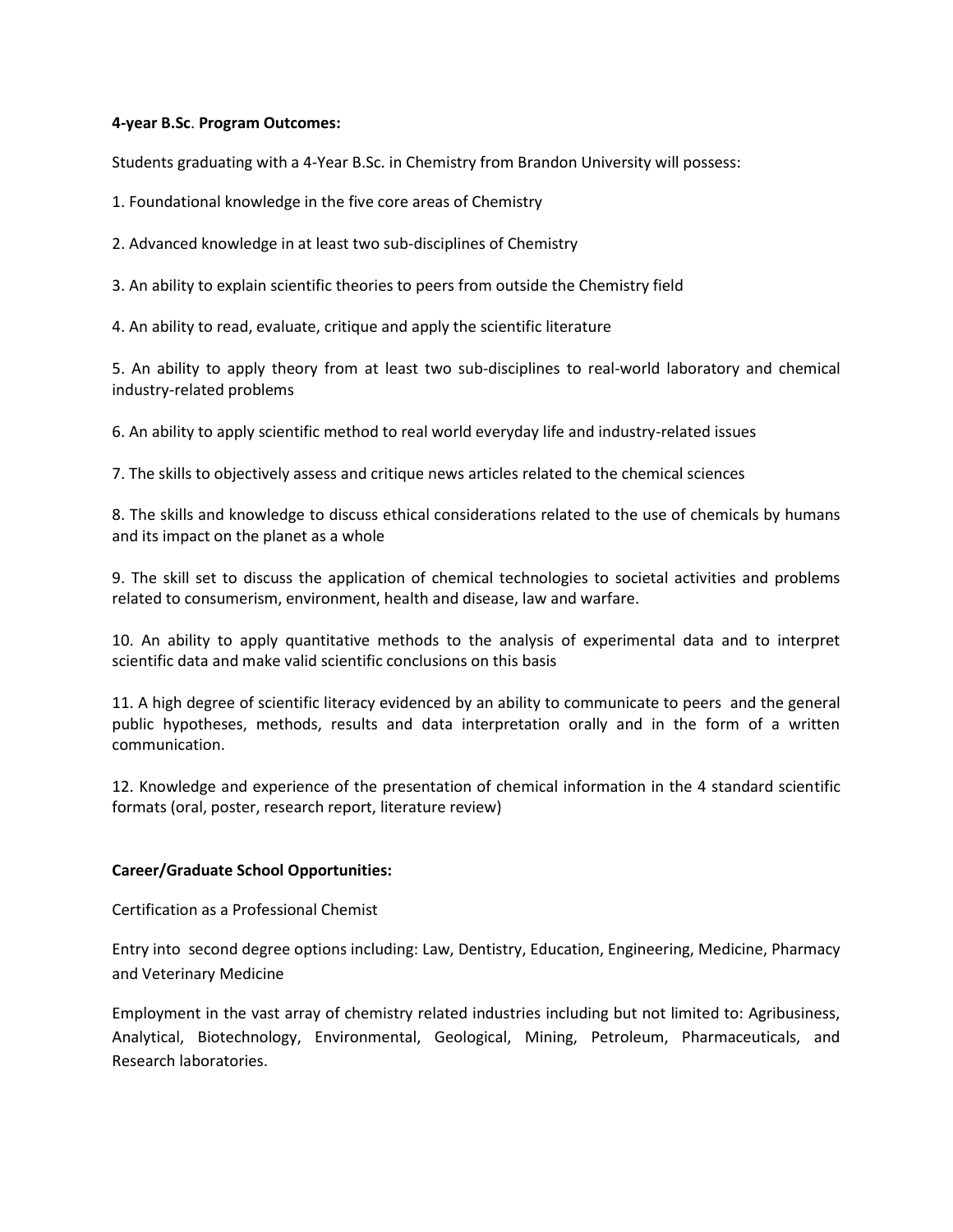| <b>First year</b>                              |           |                                       |           |  |
|------------------------------------------------|-----------|---------------------------------------|-----------|--|
| <b>FALL SEMESTER</b>                           |           | <b>WINTER SEMESTER</b>                |           |  |
| <b>COURSE TITLE</b>                            | <b>CR</b> | <b>COURSE TITLE</b>                   | <b>CR</b> |  |
| 18:160 General Chemistry I (slot 1 or slot 11) | R         | 18:170 General Chemistry II (slot 11) |           |  |
| 62:181 Calculus I                              |           | 62:191 Calculus II                    |           |  |
| 74:161 Foundations of Physics I                |           | 74:162 Foundations of Physics II      |           |  |
| 15:162 Cells, Genetics, and Evolution          |           | Open Elective or 15:163 Biodiversity, |           |  |
|                                                |           | Functions, and Interactions $1$       |           |  |
| Humanities/Social Science Elective or Minor    | B         | Humanities/Social Science Elective or |           |  |
| Elective <sup>2</sup>                          |           | Minor Elective <sup>2</sup>           |           |  |
| <b>Total Credits</b>                           | 15        | <b>Total Credits</b>                  | 15        |  |

## **Program Schedule (4-Year B.Sc. in Chemistry)**

| Second year                                                                      |    |                                                                                    |           |  |  |
|----------------------------------------------------------------------------------|----|------------------------------------------------------------------------------------|-----------|--|--|
| <b>FALL SEMESTER</b>                                                             |    | <b>WINTER SEMESTER</b>                                                             |           |  |  |
| <b>COURSE TITLE</b>                                                              | СR | <b>COURSE TITLE</b>                                                                | <b>CR</b> |  |  |
| 18:261 Organic Chemistry I (slot 10)                                             |    | 18:271 Organic Chemistry II (slot 10)                                              |           |  |  |
| 18:262 Introductory Analytical Chemistry (slot<br> 5)                            |    | 18:281 Applied Spectroscopy (slot 12)                                              |           |  |  |
| 18:260 Physical Chemistry I (slot 4) or 18:274<br>Inorganic Chemistry I (slot 1) | В  | 18:270 Physical Chemistry II (slot 4) or<br>18:364 Inorganic Chemistry II (slot 1) |           |  |  |
| Required Math Elective course                                                    |    | Required Math Elective course                                                      |           |  |  |
| Open Elective or Minor elective <sup>3</sup>                                     |    | Open Elective or Minor elective <sup>3</sup>                                       |           |  |  |
| <b>Total Credits</b>                                                             | 15 | <b>Total Credits</b>                                                               | 15        |  |  |

| Third year                                     |           |                                          |            |  |
|------------------------------------------------|-----------|------------------------------------------|------------|--|
| <b>FALL SEMESTER</b>                           |           | <b>WINTER SEMESTER</b>                   |            |  |
| <b>COURSE TITLE</b>                            | <b>CR</b> | <b>COURSE TITLE</b>                      | <b>ICR</b> |  |
| 18:363 Biochemistry I (slot 10)                |           | 18:373 Biochemistry II (slot 10)         |            |  |
| 18:260 Physical Chemistry I (slot 4) or 18:274 | 3         | 18:270 Physical Chemistry II (slot 4) or |            |  |
| Inorganic Chemistry I (slot 1)                 |           | 18:364 Inorganic Chemistry II (slot 1)   |            |  |
| Open Elective                                  |           | 18:362 Instrumental Analysis (slot 5)    |            |  |
| <b>Minor Elective</b>                          |           | <b>Minor Elective</b>                    |            |  |
| Open Elective or Humanities/Social Science     |           | Open Elective or Humanities/Social       |            |  |
| Elective <sup>4</sup>                          |           | Science Elective <sup>4</sup>            |            |  |
| <b>Total Credits</b>                           | 15        | <b>Total Credits</b>                     | 15         |  |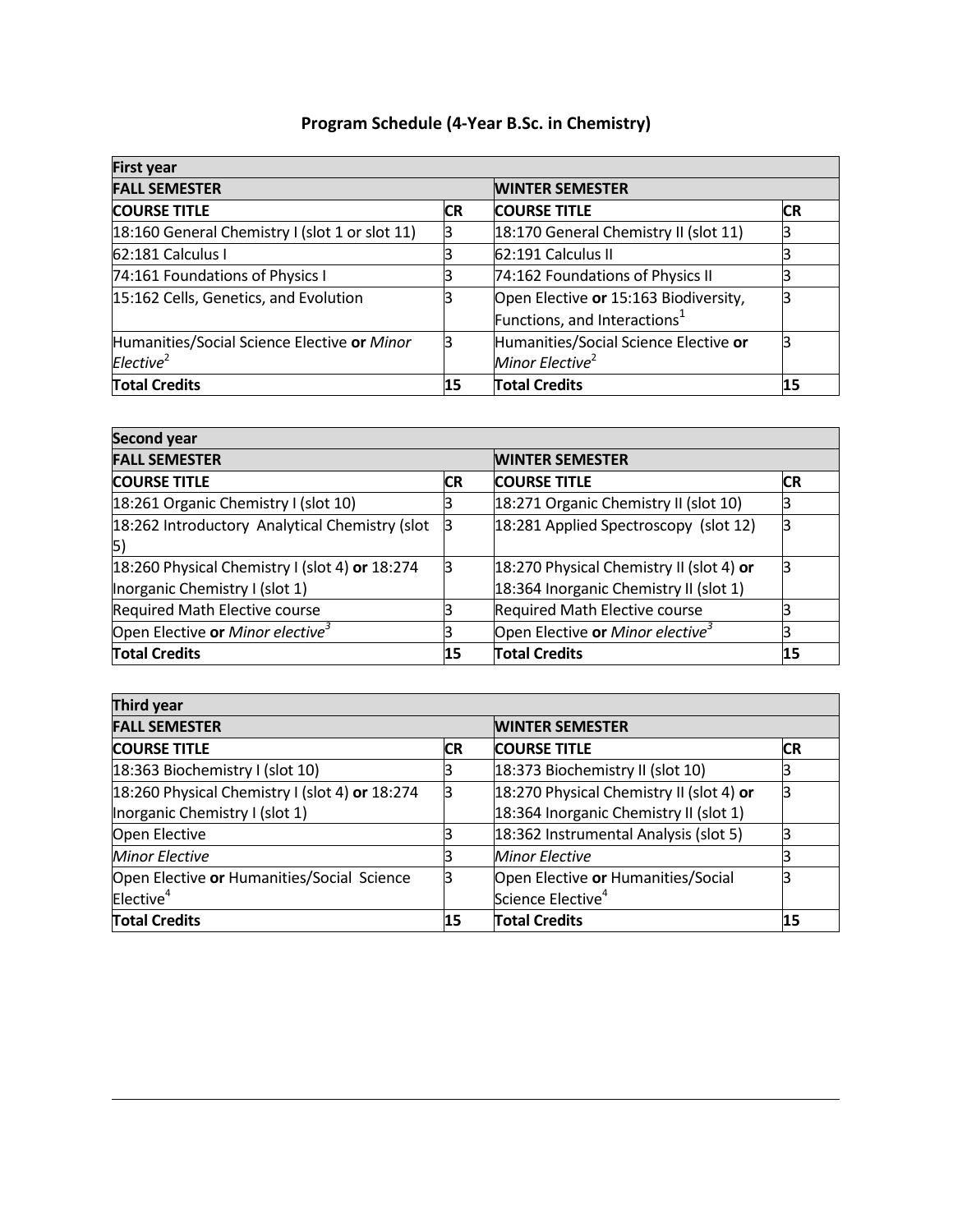| Fourth year                        |           |                                    |    |  |
|------------------------------------|-----------|------------------------------------|----|--|
| <b>FALL SEMESTER</b>               |           | <b>WINTER SEMESTER</b>             |    |  |
| <b>COURSE TITLE</b>                | <b>CR</b> | <b>COURSE TITLE</b>                | CR |  |
| 300/400 Level Chemistry Elective   |           | 300/400 Level Chemistry Elective   |    |  |
| 400 Level Chemistry Elective       |           | 400 Level Chemistry Elective       |    |  |
| Open Elective                      |           | Open Elective                      |    |  |
| Open Elective                      |           | Open Elective                      |    |  |
| Humanities/Social Science Elective |           | Humanities/Social Science Elective |    |  |
| <b>Total Credits</b>               |           | <b>Total Credits</b>               | 15 |  |

**Footnotes 1: If Biology Minor Footnotes 2: If Minor is not Biology, Math, or Physics Footnotes 3: If Minor is not Math Footnotes 4. If Minor is not Math, Biology, or Physics**

#### **4-year B.Sc.(Honours**) **Program Outcomes:**

Students graduating with a 4-Year Honours B.Sc. in Chemistry from Brandon University will possess:

As the 4-Year BSc Degree plus:

1. An ability to develop and enunciate experimental hypotheses on the basis of available scientific literature. A thorough understanding of the design of experiments for hypothesis testing, with an ability to include appropriate controls and statistical analyses as required.

2. An ability to integrate theories from multiple chemical sub-disciplines

#### **Career/Graduate School Opportunities:**

As the 4-Year B.Sc. Degree plus:

M.Sc. and Ph.D. programs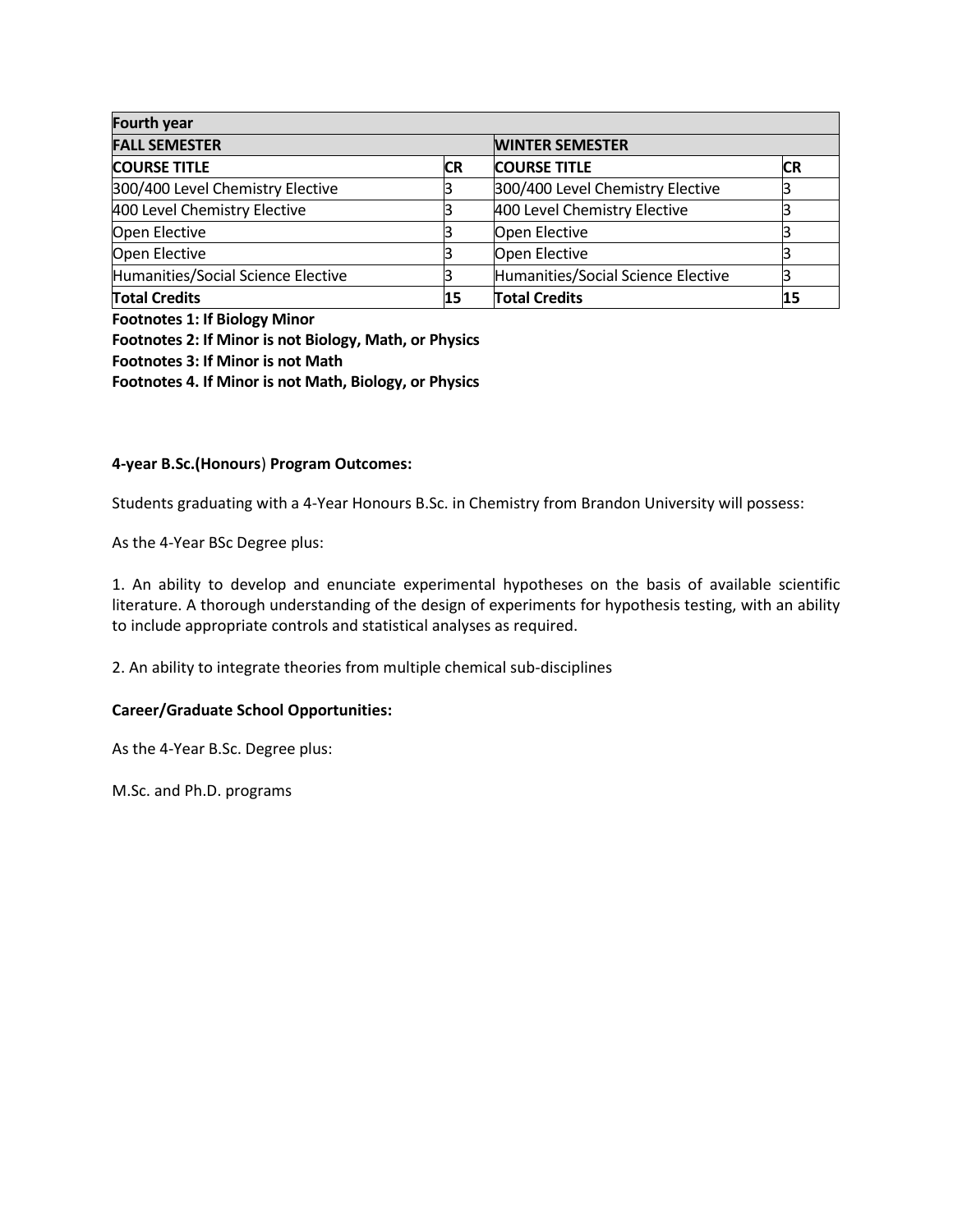## **Program Schedule (4-Year Honours B.Sc. in Chemistry)**

| <b>First year</b>                              |    |                                          |    |
|------------------------------------------------|----|------------------------------------------|----|
| <b>FALL SEMESTER</b>                           |    | <b>WINTER SEMESTER</b>                   |    |
| <b>COURSE TITLE</b>                            | CR | <b>COURSE TITLE</b>                      | CR |
| 18:160 General Chemistry I (slot 1 or slot 11) |    | 18:170 General Chemistry II (slot 11)    |    |
| 62:181 Calculus I                              |    | 62:191 Calculus II                       |    |
| 74:161 Foundations of Physics I                |    | 74:162 Foundations of Physics II         |    |
| 15:162 Cells, Genetics, and Evolution          |    | Open Elective or 15:163 Biodiversity,    |    |
|                                                |    | Functions, and Interactions <sup>1</sup> |    |
| Humanities/Social Science Elective or Minor    |    | Humanities/Social Science Elective or    |    |
| Elective <sup>2</sup>                          |    | Minor Elective <sup>2</sup>              |    |
| <b>Total Credits</b>                           | 15 | <b>Total Credits</b>                     | 15 |

| Second year                                                                      |           |                                                                                    |    |  |  |
|----------------------------------------------------------------------------------|-----------|------------------------------------------------------------------------------------|----|--|--|
| <b>FALL SEMESTER</b>                                                             |           | <b>WINTER SEMESTER</b>                                                             |    |  |  |
| <b>COURSE TITLE</b>                                                              | <b>CR</b> | <b>COURSE TITLE</b>                                                                | CR |  |  |
| 18:261 Organic Chemistry I (slot 10)                                             |           | 18:271 Organic Chemistry II (slot 10)                                              |    |  |  |
| 18:262 Introductory Analytical Chemistry (slot<br>5)                             |           | 18:281 Applied Spectroscopy (slot 12)                                              |    |  |  |
| 18:260 Physical Chemistry I (slot 4) or 18:274<br>Inorganic Chemistry I (slot 1) |           | 18:270 Physical Chemistry II (slot 4) or<br>18:364 Inorganic Chemistry II (slot 1) |    |  |  |
| <b>Required Math Elective course</b>                                             |           | Required Math Elective course                                                      |    |  |  |
| Open Elective or Minor elective <sup>3</sup>                                     |           | Open Elective or Minor elective <sup>3</sup>                                       |    |  |  |
| <b>Total Credits</b>                                                             | 15        | <b>Total Credits</b>                                                               | 15 |  |  |

| Third year                                     |           |                                          |           |  |  |  |
|------------------------------------------------|-----------|------------------------------------------|-----------|--|--|--|
| <b>FALL SEMESTER</b>                           |           | <b>WINTER SEMESTER</b>                   |           |  |  |  |
| <b>COURSE TITLE</b>                            | <b>CR</b> | <b>COURSE TITLE</b>                      | <b>CR</b> |  |  |  |
| 18:363 Biochemistry I (slot 5)                 |           | 18:373 Biochemistry II (slot 5)          |           |  |  |  |
| 18:260 Physical Chemistry I (slot 4) or 18:274 | ß         | 18:270 Physical Chemistry II (slot 4) or |           |  |  |  |
| Inorganic Chemistry I (slot 1)                 |           | 18:364 Inorganic Chemistry II (slot 1)   |           |  |  |  |
| Open Elective                                  |           | 18:362 Instrumental Analysis (slot 5)    |           |  |  |  |
| <b>Minor Elective</b>                          |           | <b>Minor Elective</b>                    |           |  |  |  |
| Open Elective or Humanities/Social Science     |           | Open Elective or Humanities/Social       |           |  |  |  |
| Elective <sup>4</sup>                          |           | Science Elective <sup>4</sup>            |           |  |  |  |
| <b>Total Credits</b>                           | 15        | <b>Total Credits</b>                     | 15        |  |  |  |